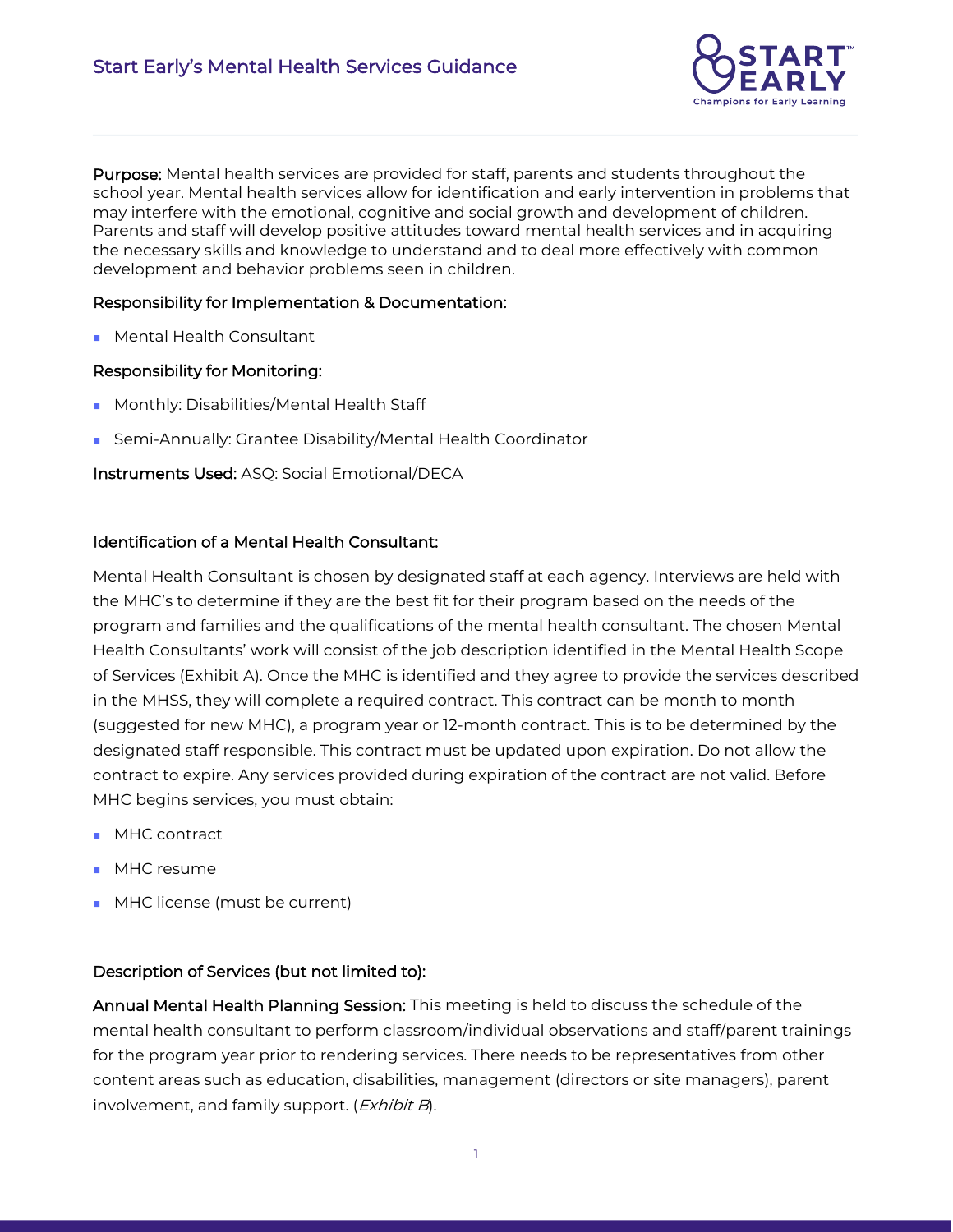

Parent Orientation: An orientation session must be conducted by the end of October to orient and assist parents in achieving the objectives of the HS/EHS Performance Standards mandating mental health services.

Parent Education: Parent education session will be held in the form of a workshop determined at the Planning session. Issues that should be addressed include but are not limited to: 1) atypical infant/toddler and child development, 2) social emotional development in young children, 3) parenting issues and child abuse/neglect and community violence.

General Classroom/Group Observation and consultation and feedback: There will be at least two classroom/group observations or observation of caregiver and infant/toddler interaction in the home or center. After each observation, there must be consultations and discussions with the teacher, MH coordinator and/or home visitor to review the results.

Social Emotional (Behavior) IFSP/IEP Consultation: For children with emotional/behavior disorder that have an IFSP or IEP, the MHC must support the classroom staff, home visitors and parents in order to ensure that the children's social emotional needs are being met.

Individual Observation: An individual observation consists of the MHC observing a child in the classroom or other group settings. There are to be conducted on children who have not been diagnosed/referred as disabled by who display behavior that may indicate special needs or concerns.

Staff Development and Assistance: Staff development and assistance session will be held in the form of a workshop determined at the Planning session. Trainings should include but not be limited to services related to general mental health issues and specific needs of children, and to help staff identify and plan for individual needs of those children identified and displaying atypical behavior.

Parent Consultation: Is an opportunity for parents to obtain individual assistance throughout the program year.

Crisis Intervention Counseling: A family in crisis will be referred to the mental health provider after staff has determined that the family requires professional psychological support and intervention.

Ante and Post-Partum Assessment for Pregnant Mothers: An assessment of pregnant mothers to determine whether she should be referred for medical evaluation is required.

## Screening and Referral:

Screening Tool: An ASQ: SE/DECA is the screening tool used to monitor the development and social emotional function of a child.